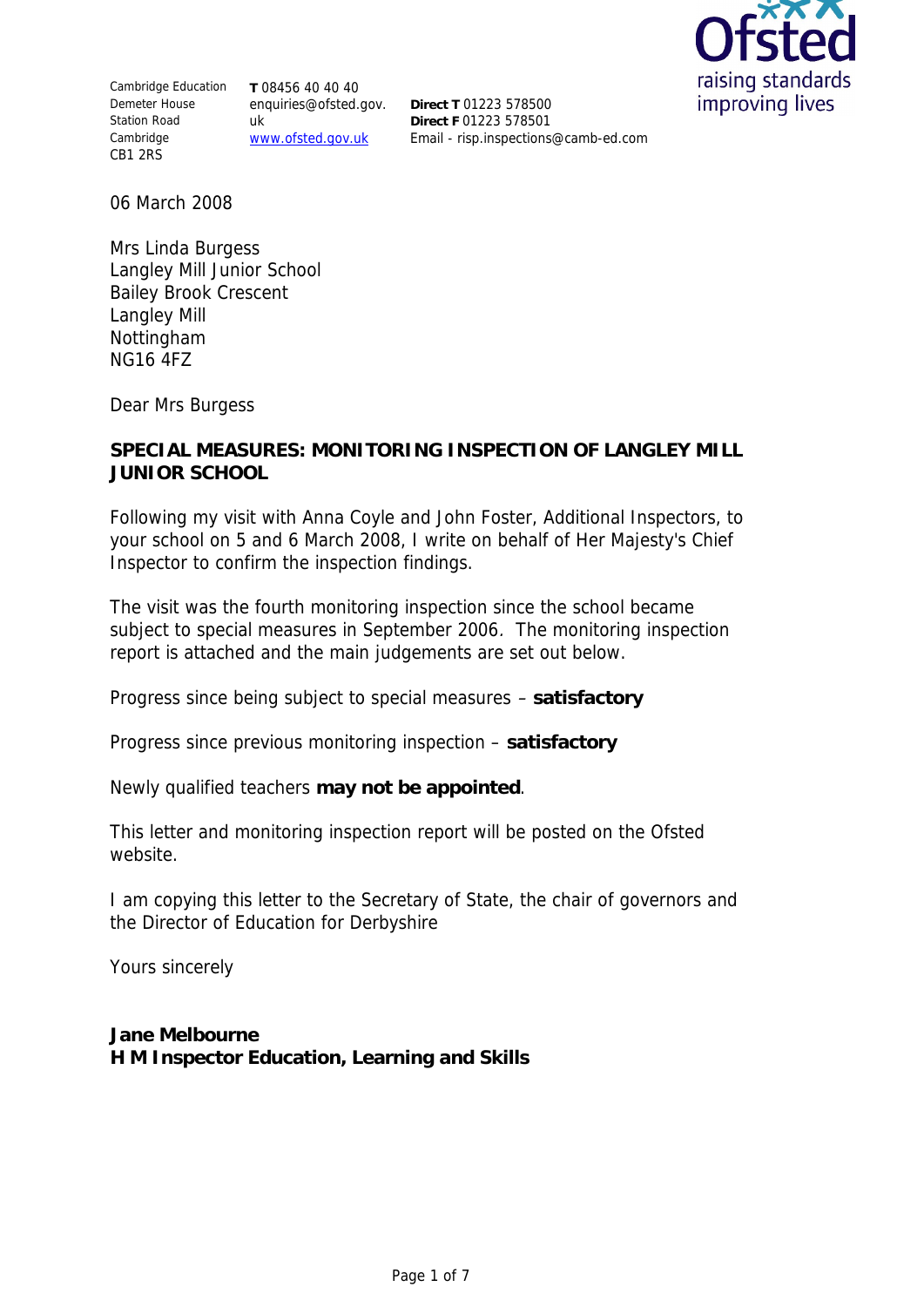

**SPECIAL MEASURES: MONITORING OF LANGLEY MILL JUNIOR SCHOOL**

**Report from the fourth monitoring inspection: 05 and 06 March 2008** 

# **Evidence**

Inspectors observed the school's work, scrutinised documents, observed lessons, met with the headteacher, staff, groups of pupils, a representative from the governing body and a representative from the local authority (LA).

## **Context**

Since the last monitoring visit on 10 December 2007, the school has appointed a new permanent headteacher from January 2008. The rest of staffing remains the same, but further staffing changes are imminent with two teachers leaving at the end of this term. One permanent appointment has been made and the school will further utilise a teacher returning from long term absence to cover this. One of the senior leadership team has resumed class teaching responsibility to cover further staff absence and to provide continuity for Year 6. She is still able to fulfil her role as assessment co-ordinator and monitors pupils' progress across the school.

The school continues to receive extensive support from a number of LA advisors. The school retains links with an educational welfare officer who continues to works with a small number of families to improve pupils' attendance.

### **Achievement and standards**

Standards in English, mathematics and science are still below average overall by Year 6, but beginning to rise steadily across the school. This is due to the increased use of assessment data and marking which is helping teachers to pinpoint weaknesses and adjust their teaching accordingly. Consequently, achievement is now mainly satisfactory and pupils are making better progress than previously. Speaking, listening and reading skills are satisfactory by Year 6 and are developing well, but writing continues to be an issue for the school to address in all year groups, particularly the poor standards of spelling which hinder pupils' progress significantly across the curriculum. Although teachers' expectations have risen to a reasonable level, they are still not high enough to help drive up standards even further. Handwriting is inconsistent in some classes, but improving because of the school's good focus on encouraging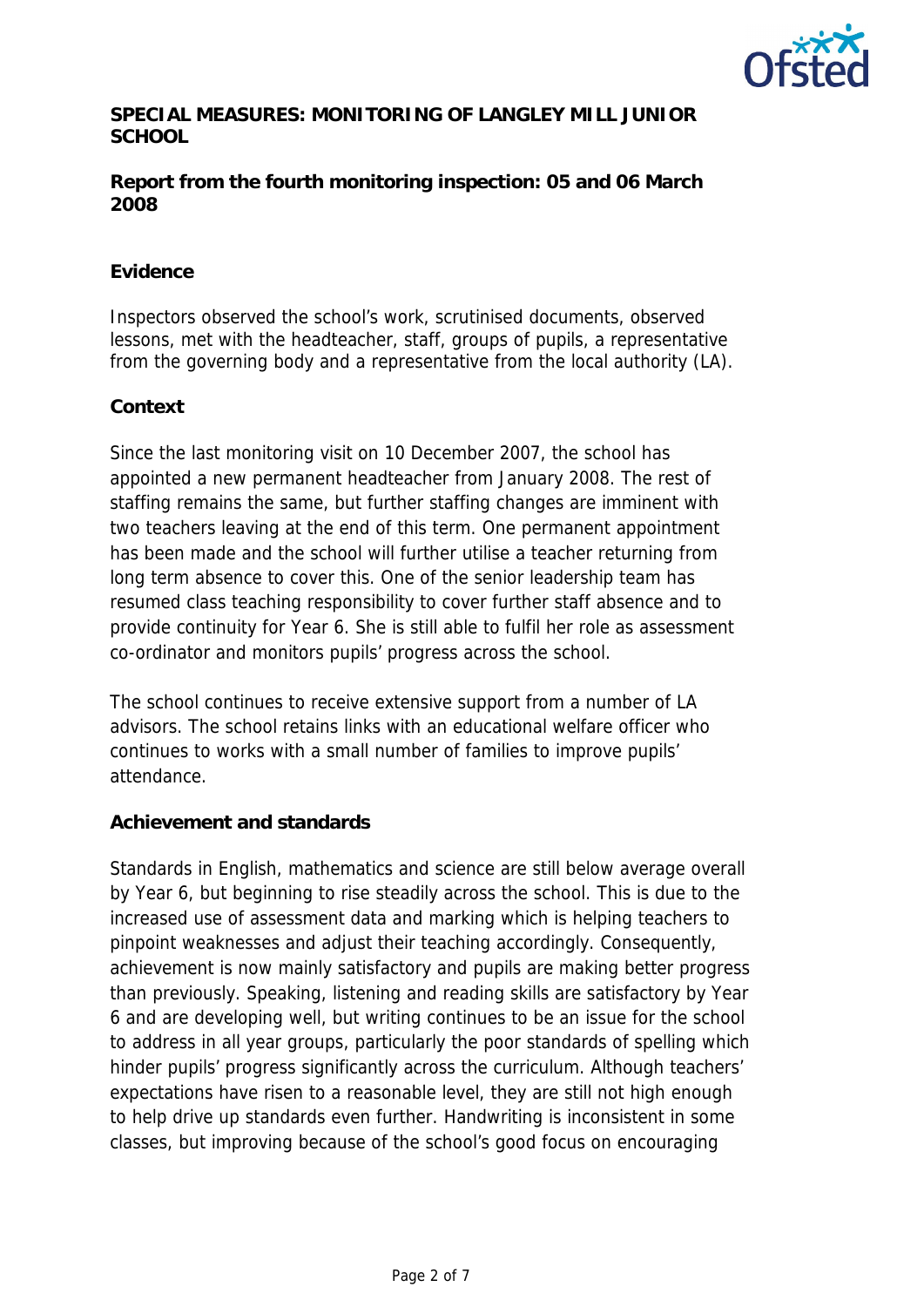

pupils to present their work more neatly and this is having the desired impact in the upper year groups especially. Progress in numeracy, problem solving and scientific investigation is improving because pupils are now more involved in practical activities which aid their understanding and lead to better skills.

The school is successfully tackling underachievement through the careful monitoring of progress in all classes. Notably, girls are now doing as well as boys generally, and Year 3 girls are doing better than boys in reading. Lower attaining girls in Year 4 are benefiting from the numeracy booster classes. The good use of strategies to involve pupils in assessing their own work and that of their peers is working particularly well in Year 6. This means that pupils are learning to identify what they need to do to reach the next level. These opportunities are having a good impact and helping to increase progress and improve standards by raising pupils' aspirations of themselves.

Progress on the areas for improvement identified by the inspection in September 2006:

> Raise standards, particularly for the girls, in reading, mathematics and science **– satisfactory**

**Personal development and well-being**

The previous monitoring visit identified progress in improving attendance as satisfactory. This has been maintained and attendance is now close to the national average. The percentage of unauthorised absence is, however, higher than that nationally. This is predominantly because of the poor attendance and persistent lateness of a few pupils. The school's systems for monitoring absence and lateness are thorough and this has had a positive effect on the overall attendance levels.

Pupils' behaviour is good overall, though on occasions a few individuals do not behave in an appropriate manner. Teachers and support staff work hard to minimise the effects of this inappropriate behaviour. The pupils say that they enjoy school, particularly when the lessons are fun. Pupils, particularly the older ones, know how well they are doing in their work and they say that they are given good guidance to make further progress in their learning.

Progress on the areas for improvement identified by the inspection in September 2006:

 Take stringent measures to improve pupils' attendance – **satisfactory** 

**Quality of provision**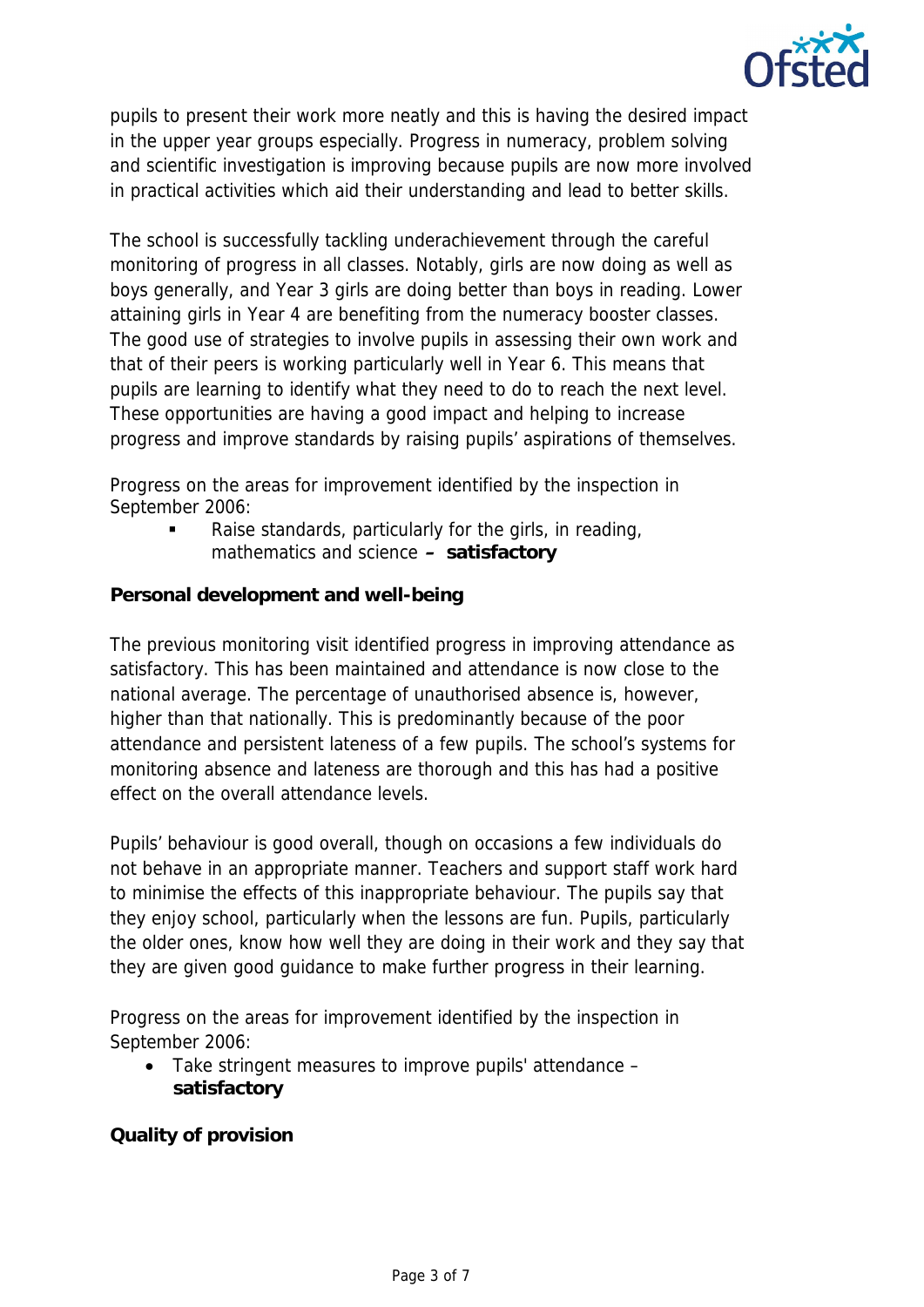

There has been satisfactory progress in improving the quality of teaching and learning since the last monitoring visit. During the current visit no inadequate teaching was seen and overall the quality remains satisfactory, but with a substantial number of good or better lessons. This matches the school's evaluation of teaching and learning. However, there is variance in the quality across the school. In Years 5 and 6 the quality is good overall with particular strengths in the expectations teachers have of pupils' performance and the ways in which lessons are planned for pupils to gain enjoyment in learning. In Years 3 and 4, the pace of lessons is often slower and pupils are not as involved in their learning, leading to satisfactory, rather than good progress.

Throughout the school, improvements have been made in the ways in which pupils work together in pairs and groups to help each other in their learning. They positively discuss aspects of their work and suggest to each other how it could be improved. Relationships between pupils and between pupils and staff are good and this helps to create enjoyment in learning. Teachers use the interactive white boards well to support their teaching. This work is prepared well and helps the pupils to maintain concentration on their lessons.

Teachers' planning is variable across the school. The best quality planning identifies clearly what is to be learned in a lesson. Sometimes, however, the learning objectives are too vague and do not focus clearly enough on what pupils are to learn. Within their plans, some teachers ensure that work is adequately designed for pupils' differing abilities but this is not consistent across the school and, too often, similar work is set for all pupils.

Progress on the areas for improvement identified by the inspection in September 2006:

- Improve teaching, the use of assessment, raising expectations of what pupils can achieve, and ensuring that teaching time meets the recommended requirements **– satisfactory**
- **Develop the pupils' independent learning and involve them in** their lessons **– good**

# **Leadership and management**

Staffing has now been secured at a senior level, although there is to be some change of structure and some shifting of roles and responsibilities to more accurately address the needs of the school in the very near future. The leadership team are continuing to contribute reasonably well to the direction of the school. The school continues to prioritise effectively, still with a drive to improve teaching and learning and work towards improving standards and achievement. However, more progress has been made in this in the upper school and there remain some inconsistencies in practice overall. In the main, staff have responded positively to input from the LA and from the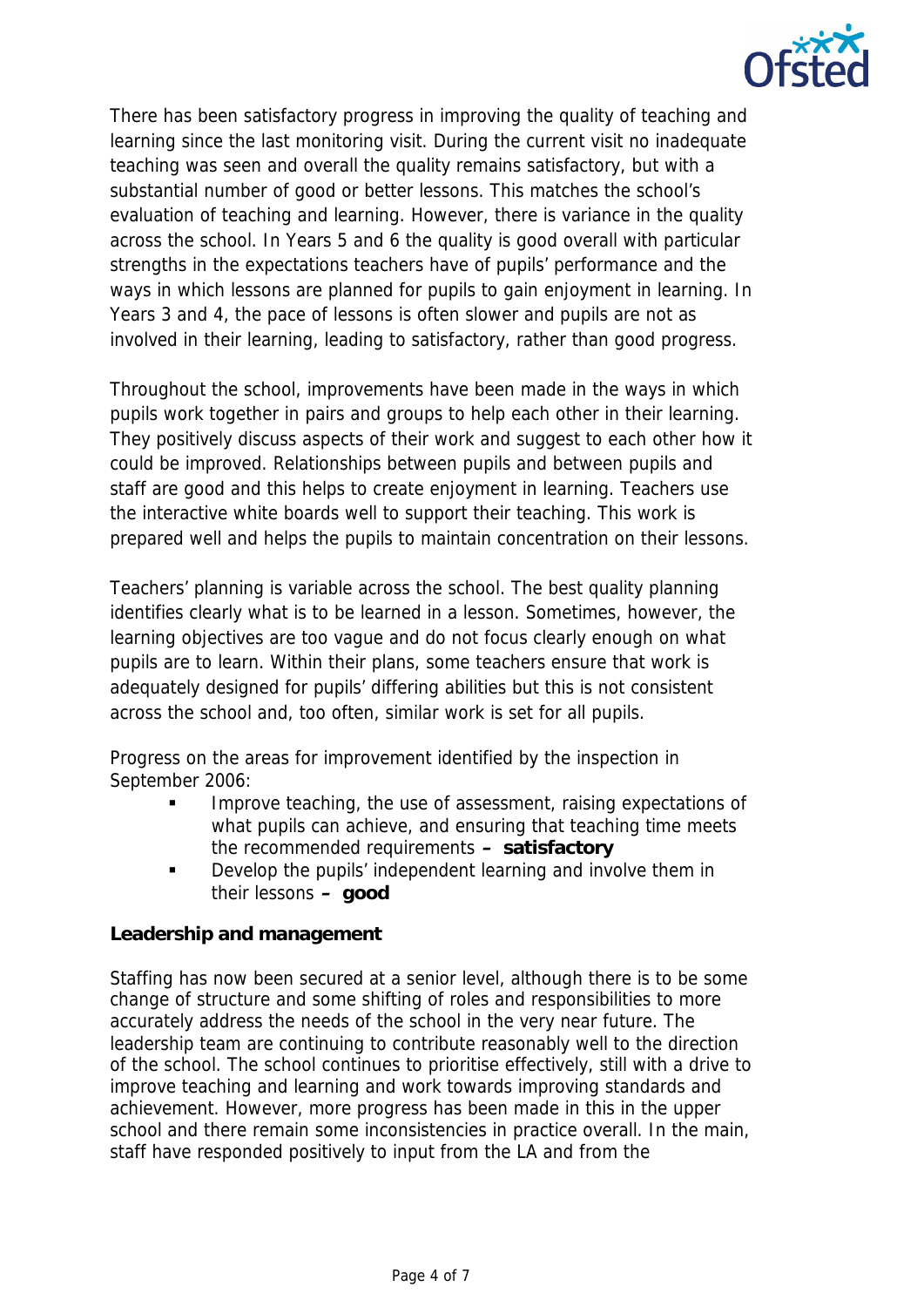

professional development offered and are receptive to trying to improve their practice and secure improvement. The new headteacher has settled into her role extremely quickly and gained the respect of the staff team. Her management of structures and procedures, begun last term by the senior leadership team, has been maintained with an effective prioritisation of necessary action. The school continues to receive good commitment and support from all staff. However, subject coordination is stronger in some areas than others and this impacts on where there has been greater progress made. The school is working hard to ensure stability across the teaching staff and to minimise any necessary disruption to pupils.

The quality of teaching is reasonably stable since the last visit, although there is still a significant proportion of satisfactory teaching and not all good practice is yet sufficiently embedded. The school appears to have eradicated inadequate teaching. The leadership team and the LA have continued to monitor lessons and lesson planning, which is still having a positive impact. The school is aware of what it needs to address next to ensure greater consistency. Pupils learn independently in many lessons, which is beneficial to their enjoyment of lessons and to their progress, although they are still listening for too long in some.

The school now has plentiful data available as systems are in place and have been well maintained to regularly track pupils' progress. The school is now using this more effectively to provide pupils with appropriate targets, but are not yet using this information effectively enough through lesson planning consistently to ensure that pupils' needs are always accurately met. The impact of better assessment and collation of data is that staff continue to be better informed. The school continues to work hard at improving pupils' writing skills and on raising the achievement of lower attaining girls. Pupils' work has been moderated by staff and the LA. Further training has been undertaken by staff to moderate work and level work accurately, but they do not transfer this knowledge to adapt the lesson planning for their own class and provide sharp, appropriate learning objectives. Hence, there is more work to do on this. Advice given to pupils in the upper school enables them to more fully understand the level they are working towards or how to get there, but this is not happening as consistently in the lower school. More has been done to enable pupils to access information and communication technology (ICT) across the curriculum.

The school has maintained the good progress in taking account of statutory requirements for health and safety and this is no longer an issue. It has sustained the progress in improving attendance and needs to continue to monitor this. The school has made satisfactory progress in the remaining areas for improvement identified at the initial inspection and satisfactory progress since the last monitoring visit because there has been only a relatively short space of time since the last visit and the new headteacher has only been in post for seven weeks. The impact of very recent changes is still to be realised and there is much that requires further embedding. Staff are mostly implementing the necessary actions, but the impact has been greater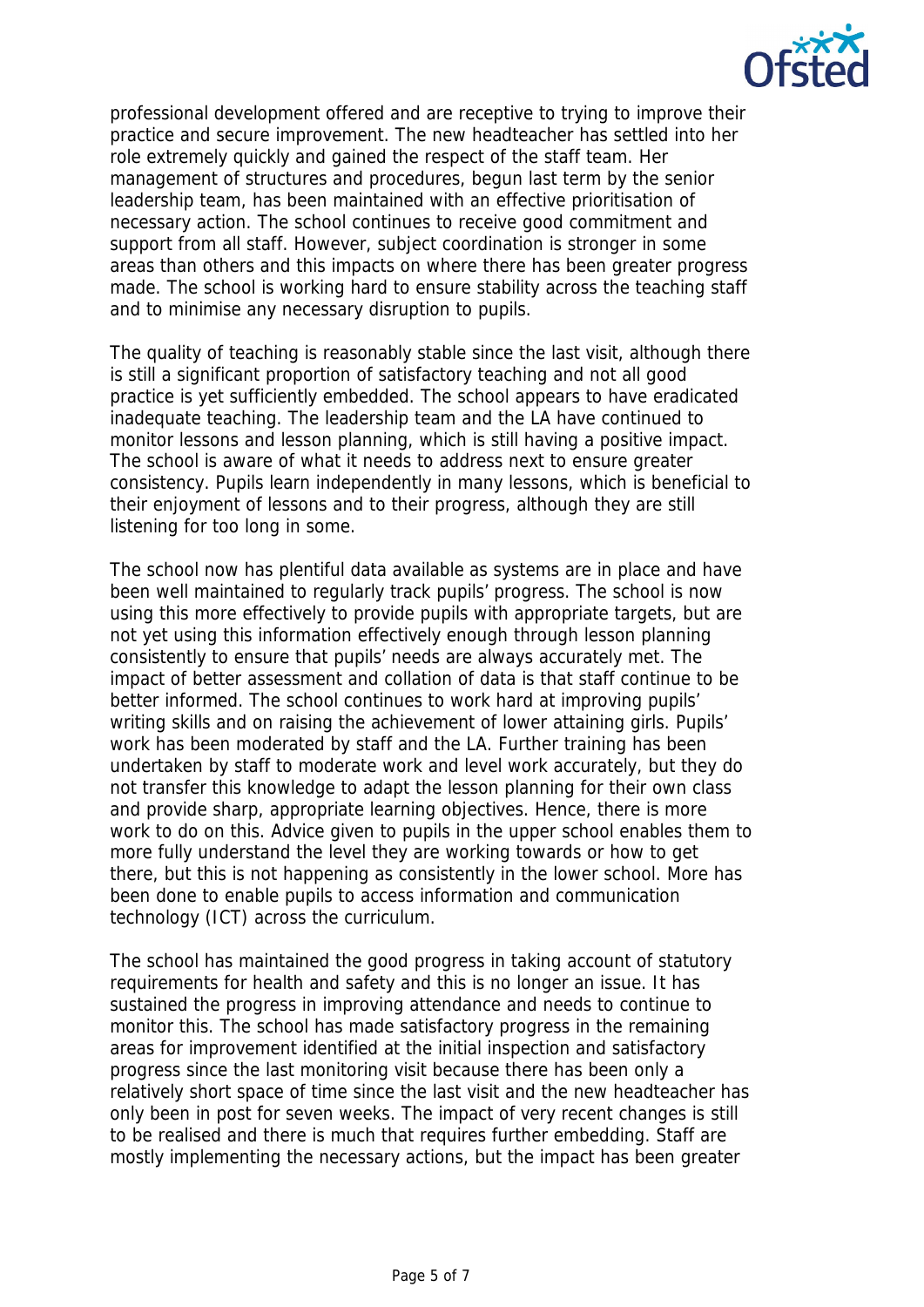

in some areas than others. This has been effectively monitored by the school and the governors, and all are clearer about the progress made and the importance of evaluating the impact of any action taken. Consequently, some of the action taken has made a difference but consistency across subjects and year groups is still lacking. This has not yet had an impact on significantly raising standards and achievement or to ensure that all teaching is good, although this is bearing fruit in the upper school. Senior leaders realise the significance of their role in raising standards and modelling by example, but recognise that there is a need for more of this. School self evaluation is up-to-date.

The governing body is making steady progress in understanding its role and in more rigorously challenging the school and holding the school to account. It continues to receive further training and support from the LA and has sustained its strategic overview of the future direction and organisation of the school. Governor meetings continue to be significantly more focussed and the governing body are now well informed. It has begun to take a more proactive role in monitoring the school curriculum. There is now a thorough system of risk assessment carried out and the school continues to comply with recent safeguarding guidance. Further training on this is imminent.

Progress on the areas for improvement identified by the inspection in September 2006:

- Improve the leadership and management so that there is an energetic drive for raising standards, rigorous monitoring of the provision and focussed strategic planning that tackles all weaknesses rapidly **– satisfactory**
- **Ensure that the school takes account of all statutory** requirements for health and safety **– good**

# **External support**

The external support provided for the school by the LA has been sustained since the last monitoring visit and has been good. The LA works hard to continue to help the school to remain focussed on the key areas for improvement and the necessary action to achieve this. The LA recognises that consistency of the quality of teaching and learning and sustaining school leadership remain major priorities for improvement. The school continues to take part in the intensified support programme (ISP). It is encouraging that, because the level of support from the LA has been particularly extensive, the school is benefiting from the impact of this strategic support, although it has not yet had a significant impact on achievement and standards, and the school is not yet ready for support to be reduced.

# **Priorities for further improvement**

The priorities for further improvement remain as at the last monitoring visit, with the exceptions of priority 5, which may now be deleted. Priority 4 only requires maintaining rather than significant further development.